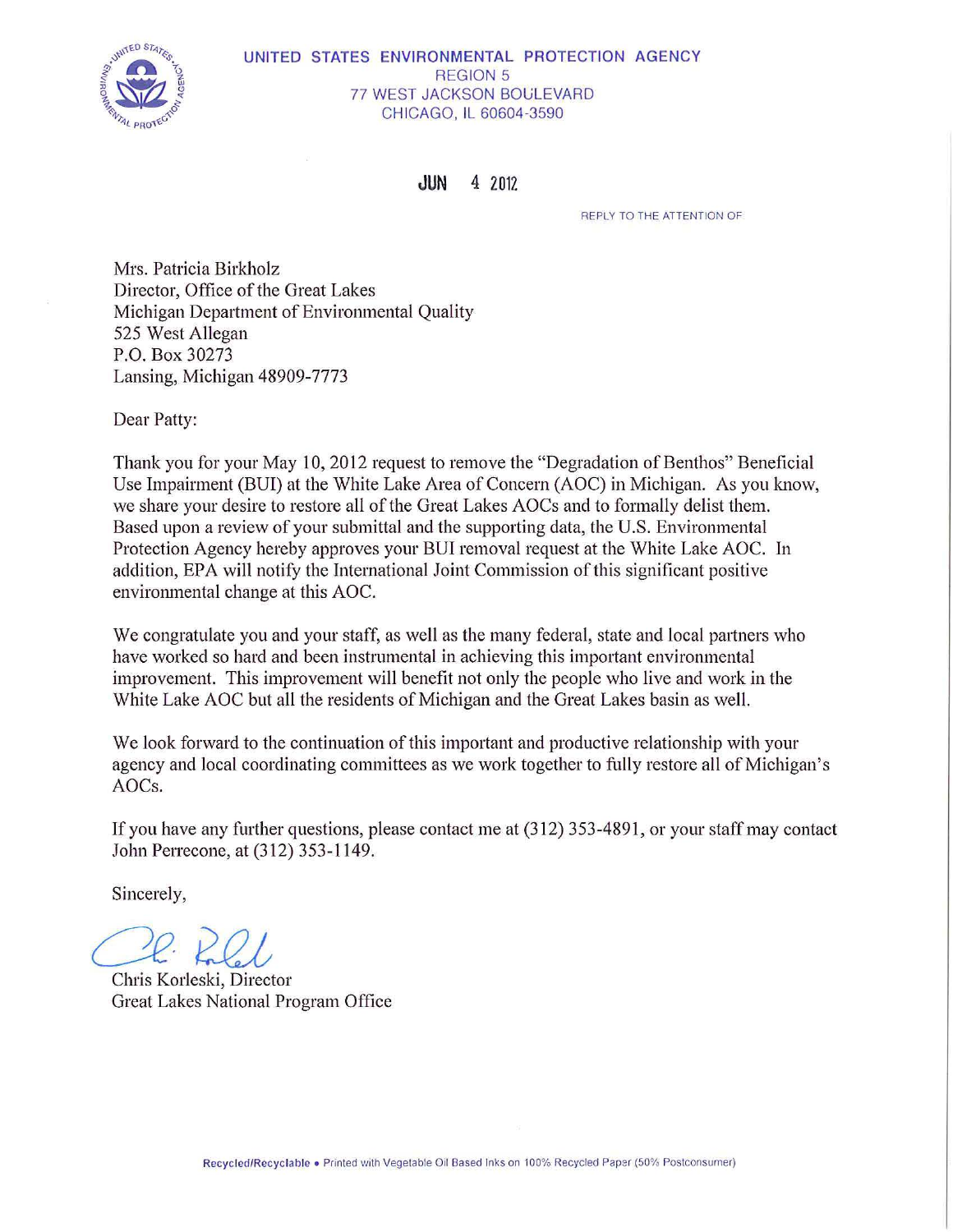cc: Dan Wyant, Director, MDEQ Frank Ruswick, MDEQ, Office of Great Lakes Rick Hobrla, MDEQ, Office of Great Lakes John Riley, MDEQ, Office of Great Lakes Dr. Saad Jasmin, IJC Wendy Carney, EPA, GLNPO John Perrecone, EPA, GLNPO Jeff Auch, Muskegon Conservation District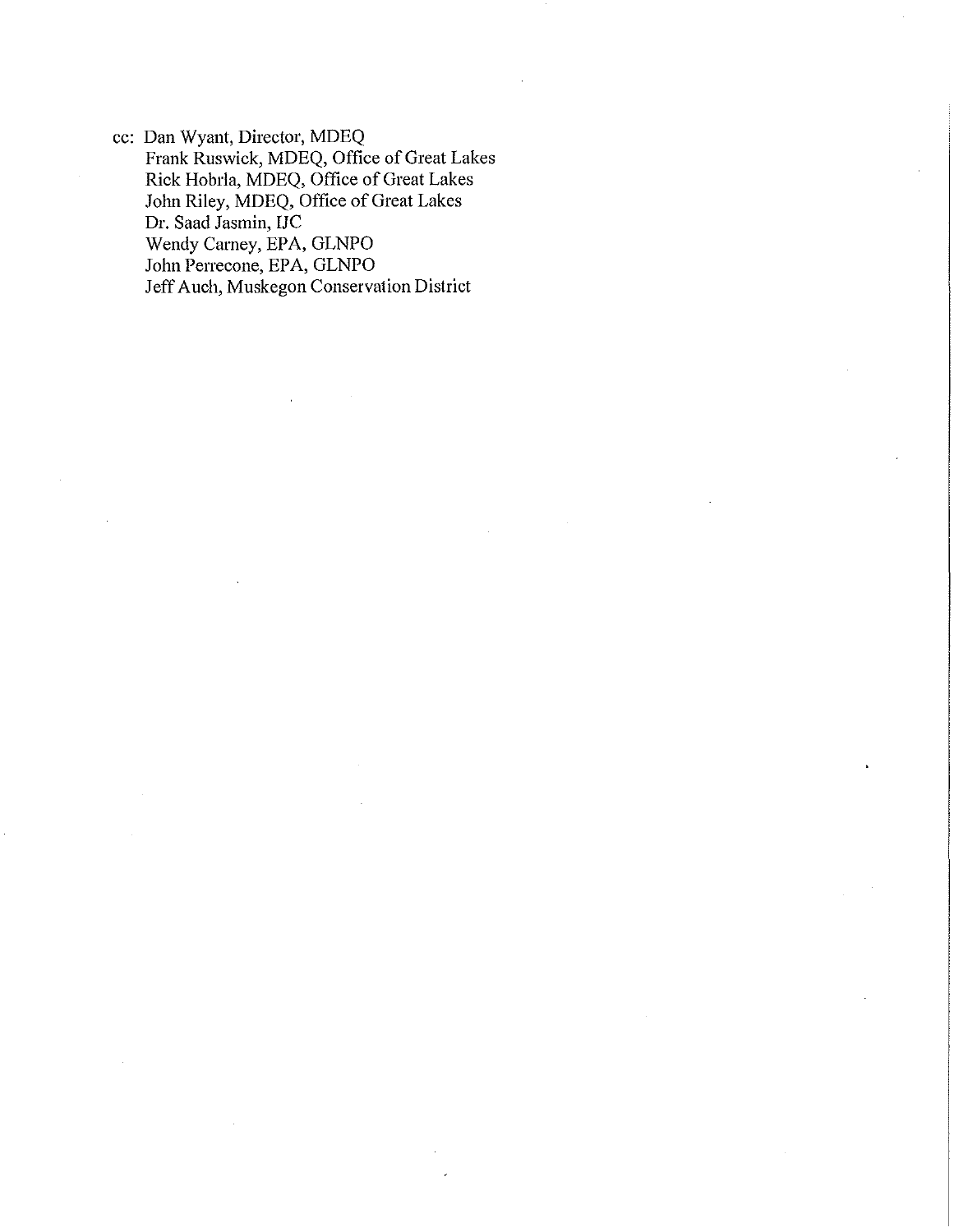

# STATE OF MICHIGAN OFFICE OF THE GREAT LAKES LANSING



May 10, 2012

Mr. Chris Korleski, Director Great Lakes National Program Office United States Environmental Protection Agency Region 5 77 West Jackson Boulevard (G-17J) Chicago, Illinois 60604-3507

Dear Mr. Korleski:

I am writing to request the United States Environmental Protection Agency (U.S. EPA), Great Lakes National Program Office's (GLNPO) concurrence with the removal of the Degradation of Benthos Beneficial Use Impairment (BUI) from the White Lake Area of Concern (AOC). The Michigan Department of Environmental Quality (MDEQ), Office of the Great Lakes (OGL) has assessed the status of the BUI in accordance with the state's Guidance for Delisting Michigan's Great Lakes Areas of Concern, and recommends that the BUI be removed from the list of impairments in the White Lake AOC.

Enclosed, please find documentation to support this recommendation, including the BUI Removal Recommendation document prepared by MDEQ staff. The White Lake Public Advisory Council (PAC) submitted a letter supporting this recommendation, which is included with this package. The proposed BUI removal was public noticed via the Mich-RAP listsery, the MDEQ Calendar, the MDEQ AOC program web site, and via the PAC's e-mail list. No written comments were received in response to the public notice period, which ran from April 9, to May 8, 2012.

We value our continuing partnership in the AOC Program and look forward to working with GLNPO in the removal of additional BUis in the near future. If you need further information concerning this request, please contact Mr. John Riley, OGL, at 517-335-4122, or you may contact me.

Sincerely,  $\sqrt{2}$  $\frac{\sin\alpha}{\sin\alpha}$ ,  $\frac{1}{2}$  ,  $\frac{1}{2}$  ,  $\frac{1}{2}$ Chroia & Kur  $/$ 

Patricia Birkholz Director 517-335-4056

Enclosures

cc: Mr. Jeff Auch, Muskegon Conservation District Mr. John Perrecone, U.S. EPA Mr. Dan Wyant, MDEQ Mr. Frank Ruswick, OGL Mr. Richard Hobrla, OGL Mr. John Riley, OGL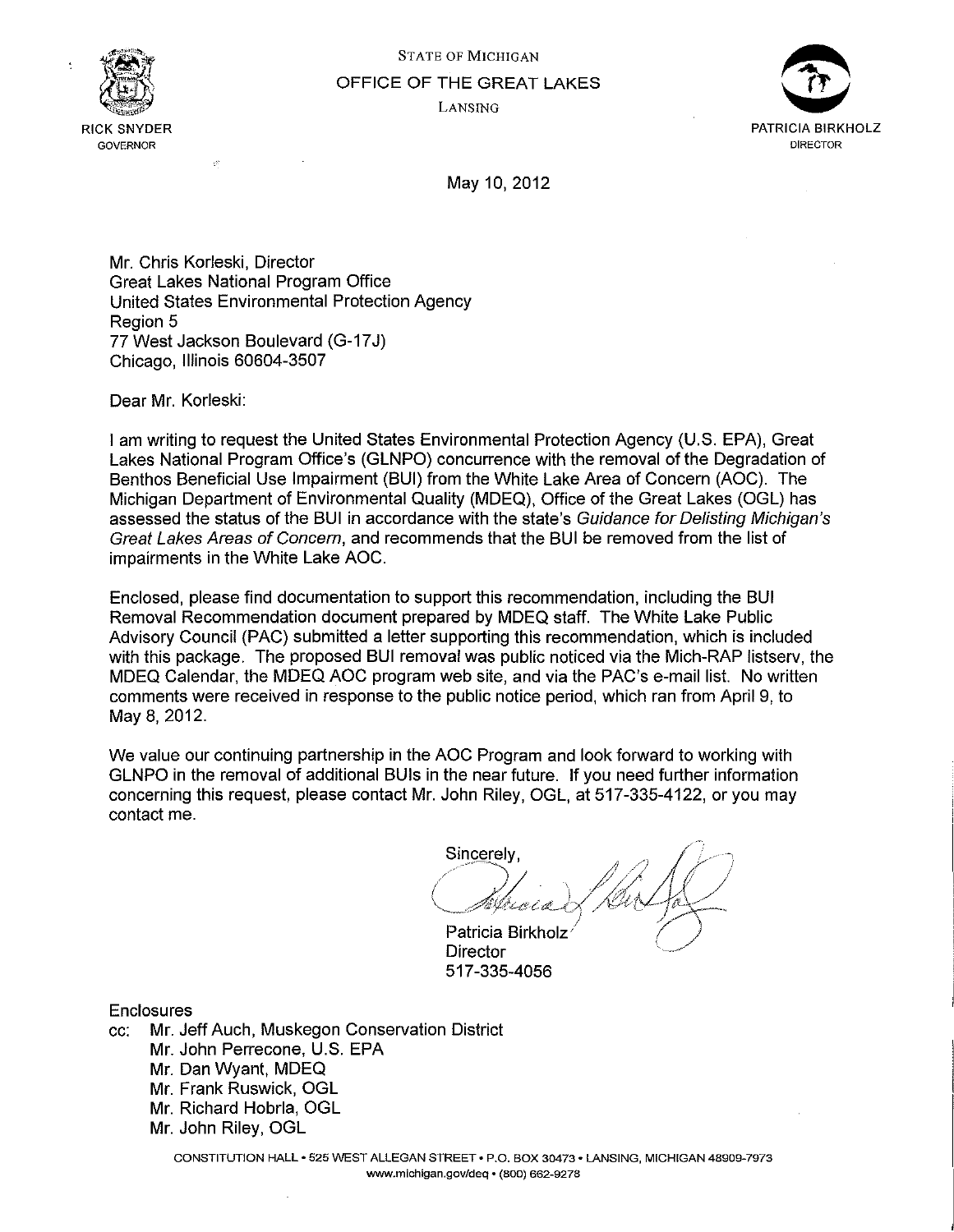

March 28, 2012

Mr. John Riley Office of the Great Lakes Michigan Department of Environmental Quality 525 West Allegan St. P.O. Box 30273 Lansing, MI 48909

Dear Mr. Riley:

The White Lake Public Advisory Council has reviewed materials and documents for the final delisting of the Degradation of Benthos BUI. As part of this process we have reviewed the historic benthic monitoring data as well as recent studies completed by Dr. Richard Rediske and the Muskegon Conservation District. All data support that the removal criteria for this BUI have been met.

The White Lake Public Advisory Council unanimously voted to support the removal of the Degradation of Benthos BUI during our March 1, 2012 meeting. The White Lake Public Advisory Council also hosted a public meeting regarding the removal of this BUI on March 14, 2012 at which time the community expressed support for the removal of the Degradation of Benthos BUI and expressed no concerns regarding the data or removal criteria. Please proceed with the Public Notice process and other document preparation necessary to remove the Degradation of Benthos BUI for White Lake.

Sincerely,<br>*Gift* D. Ach

Jeff Auch, Chair White Lake Public Advisory Council White Lake Area of Concern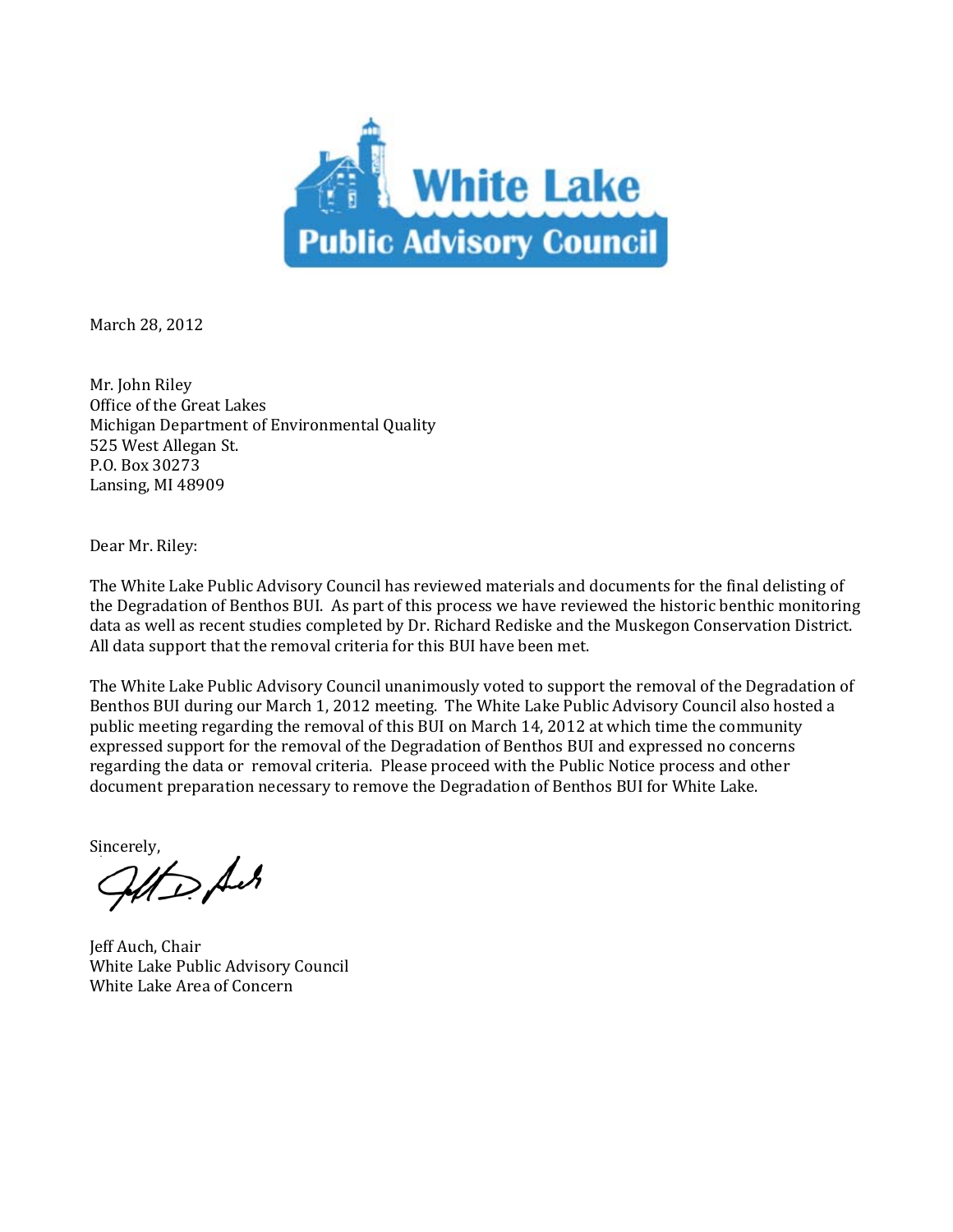# **Removal Recommendation Degradation of Benthos Beneficial Use Impairment White Lake Area of Concern**

## **Issue**

The Michigan Department of Environmental Quality (MDEQ), Office of the Great Lakes, Areas of Concern (AOC) program requests concurrence with this recommendation to remove the Degradation of Benthos Beneficial Use Impairment (BUI) from the White Lake AOC. This request is being made with the support of the White Lake Public Advisory Council (PAC), the United States Environmental Protection Agency (US EPA) Great Lakes National Program Office, and the MDEQ Water Resources Division. This request is made in accordance with the process and criteria set forth in the Guidance for Delisting Michigan's Great Lakes Areas of Concern (Guidance) (MDEQ, 2008a). Postremedial data demonstrate that local criteria developed by the White Lake PAC, and approved by the MDEQ, have been met.

# **Background**

White Lake is a 10.4 km<sup>2</sup> drowned river mouth lake located in western Michigan. The lake was listed as an AOC in 1987 because of severe environmental impairments related to the historic discharge of municipal and industrial wastes. The Degradation of Benthos BUI was listed because of sediment toxicity related to heavy metals and organic chemicals, and impacts to species diversity from the discharge of municipal sewage. Data from 1972 showed that pollution-tolerant oligochaete worms comprised 95% of the total benthic population, pollution-sensitive chironomid numbers were low  $(< 100/m^2$ ), and Shannon-Weaver species diversity (SW) was only 0.68 (higher numbers indicate greater diversity) (Evans, 1976). In 1974, the direct discharge of municipal and industrial wastewater to White Lake was eliminated by the construction of an advanced tertiary treatment facility that now discharges to the Muskegon River.

In addition, industrial pretreatment programs, hazardous waste site remediation projects, and numerous conservation and non point source reduction efforts have resulted in significant improvements to water quality. By 2001, Shannon-Weaver diversity improved to 1.37, oligochaetes were reduced to 82% of the total benthic population, and chironomid numbers increased to over 500/m<sup>2</sup> (Rediske et al, 2004).

# **Removal Criteria**

The Guidance provides the following requirements for removal of this impairment.

"This BUI will be considered restored when:

An assessment of benthic community, using either MDEQ's Surface Water Assessment Section (SWAS) Procedure #51 (MDEQ, 2008b) for wadeable streams or MDEQ's pending rapid assessment procedure for non-wadeable rivers yields a score for the benthic metrics which meets the standards for aquatic life in any 2 successive monitoring cycles (as defined in the two procedures).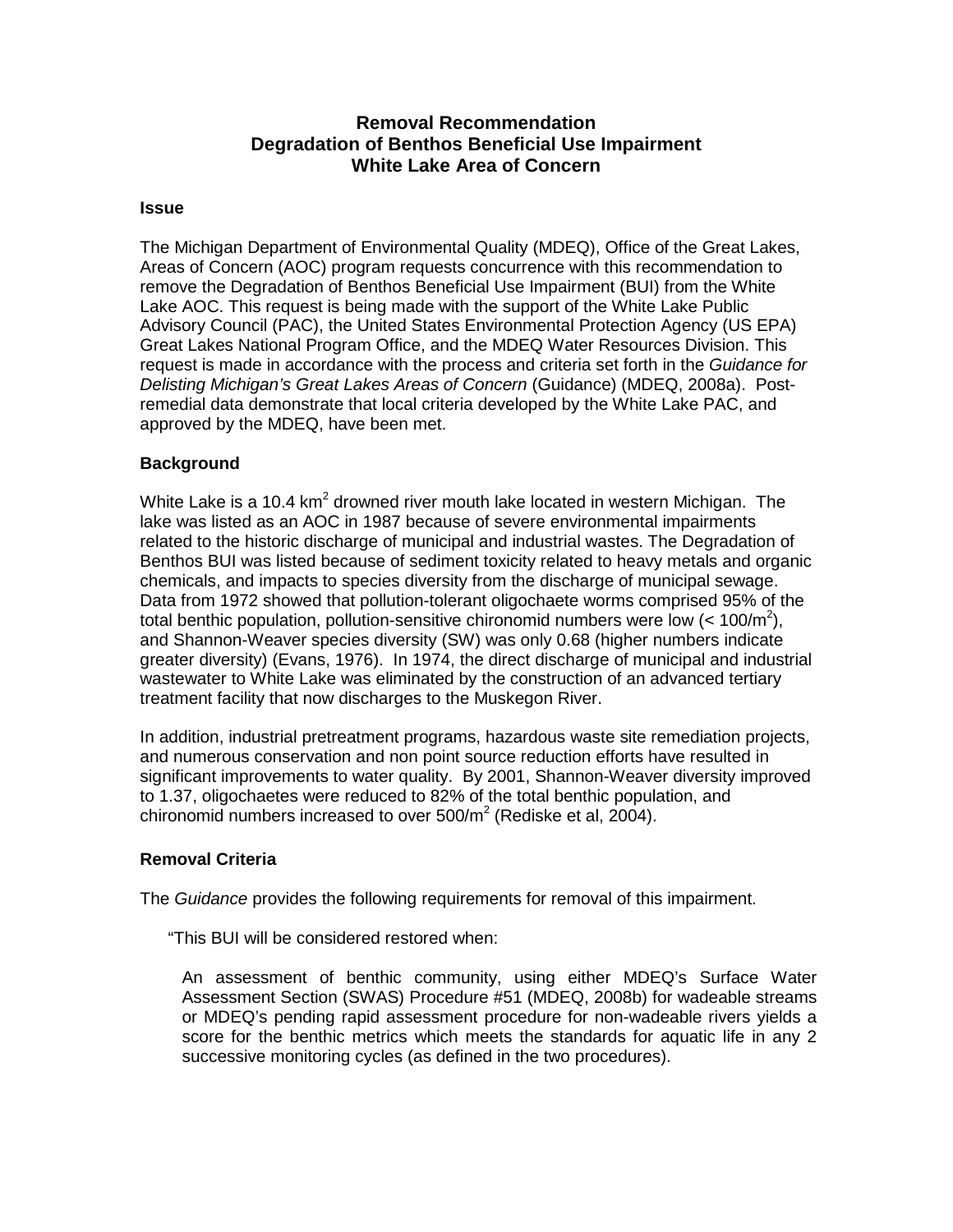OR, in cases where MDEQ procedures are not applicable and benthic degradation is caused by contaminated sediments, this BUI will considered restored when:

All remedial actions for known contaminated sediment sites with degraded benthos are completed (except for minor repairs required during operation and maintenance) and monitored according to the approved plan for the site. Remedial actions and monitoring are conducted under authority of state and federal programs, such as Superfund, Resource Conservation and Recovery Act, Great Lakes Legacy Act, or Part 201 of Michigan's National Resource and Environmental Protection Act (NREPA) of 1994" (MDEQ, 2008a).

## Local Target

As indicated from the Guidance, the MDEQ provides two options for target development: using SWAS Procedure #51 or completing all necessary remedial actions. SWAS Procedure #51 is applicable only to wadeable streams and while completing sediment remediation projects at individual sites is important, White Lake has been impacted on a system-wide basis by chemical and nutrient pollution. Because of the importance of White Lake as a recreational resource and public concern related to sustaining the current trend of improving water quality, the White Lake PAC voted to adopt a target for delisting the Degradation of Benthos BUI that exceeds the State of Michigan criteria. The target, which was approved by the MDEQ, is presented below:

The Degradation of Benthos BUI will be considered restored when all remedial actions for known contaminated sediment sites with degraded benthos are completed (except for minor repairs required during operation and maintenance) and monitored according to the approved plan for the site. Remedial actions and monitoring are conducted under authority of state and federal programs. The known contaminated sediment sites with degraded benthos are Tannery Bay and the Hooker/Occidental Outfall. In addition, average benthic macroinvertebrate populations in White Lake should reflect the following conditions:

| Indicator                             | Target                                                                        |
|---------------------------------------|-------------------------------------------------------------------------------|
| <b>Sediment Toxicity</b>              | Amphipod Survival >60%                                                        |
| Hexagenia                             | Present in river mouth littoral zone with an increasing<br>trend over 3 years |
| Amphipods                             | Present in river mouth littoral zone with an increasing<br>trend over 3 years |
| % Oligochaeta                         | < 75% or a decreasing trend                                                   |
| Chironomidae $(\text{\#}/\text{m}^2)$ | > 500 or an increasing trend                                                  |
| Diversity (SW)                        | 1.5 or an increasing trend                                                    |

Compliance with the sediment toxicity indicator in White Lake will be determined by review of pre and post remediation data for Tannery Bay and Occidental Chemical, with additional testing of two sites in the northwestern (deep) basins near the channel. Compliance with the Oligochaete, Chironomid, and Diversity indicators will be based on a benthic survey conducted at all eight areas (Figure 1) examined by Evans (1976) and Rediske et al. (2004) both before and after remediation, respectively. Compliance with the Hexagenia and amphipod targets will be based on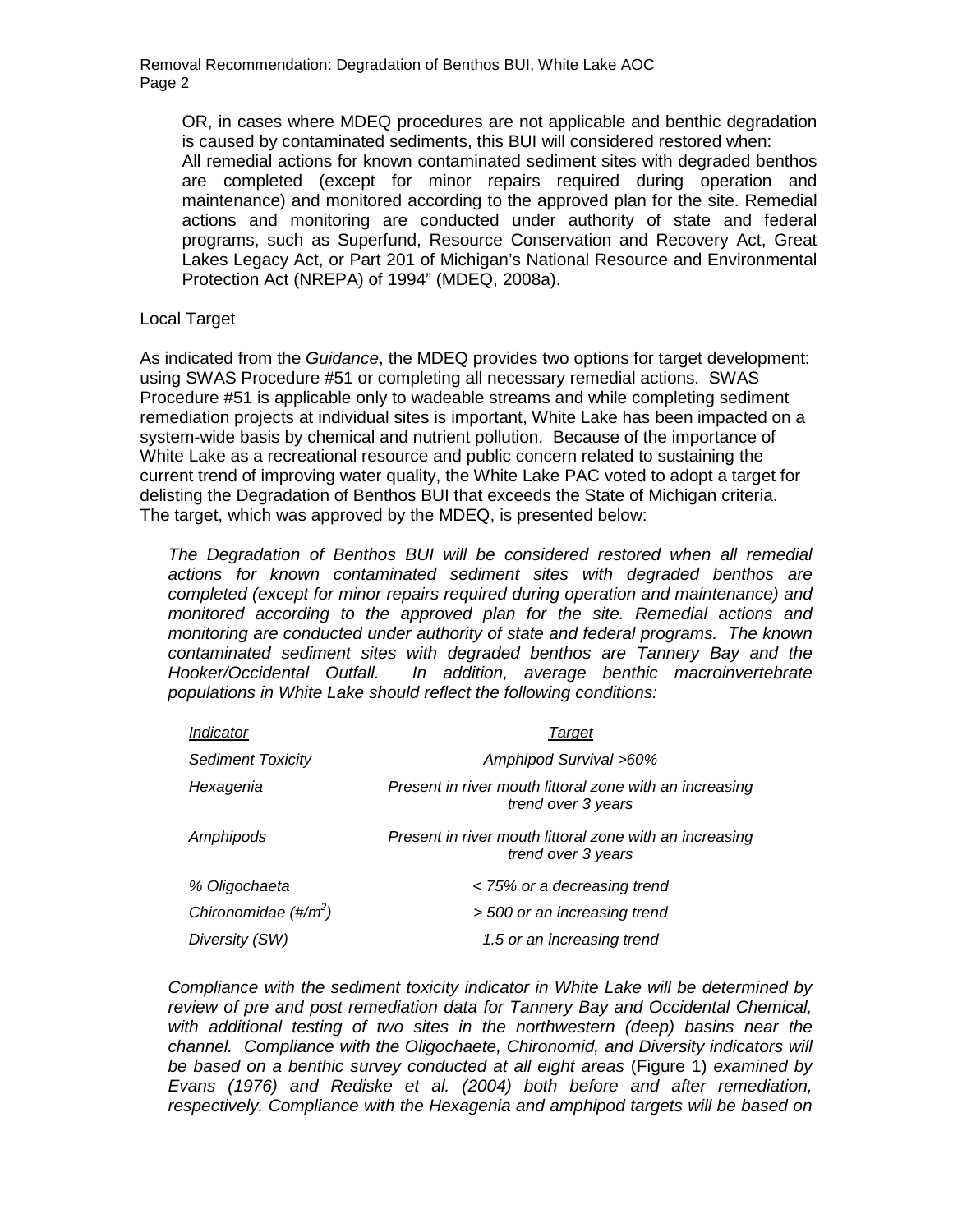three years of post remediation monitoring at one station that was established in the littoral zone near the mouth of the White River where it enters White Lake (Area #6, Figure 1). If any station shows an indication of statistically significant degradation (as listed in criteria above) from the previous sampling event, the area will require resampling and analysis to determine the source of the problem.



**Figure 1.** White Lake Sampling Areas for Benthic Survey and Historical Sampling Locations (Rediske, 2012b).

## **Assessment Results**

Recent benthic assessments were designed in direct response to the requirements listed in the locally-developed criteria, which focused on specific areas where remedial activities are complete (former Hooker/Occidental Chemical outfall and Tannery Bay), and where previous assessments provide baseline data for comparison purposes.

## Sediment Toxicity

Beginning with the sediment toxicity portion of the local criteria listed above, Rediske, Smythe and Hughes performed a post-remedial investigation of sediment toxicity in the Tannery Bay area in 2004, after approximately 80,000 cubic yards of contaminated sediment were removed in 2002 and 2003. Relative to the targets listed above, this investigation determined that amphipod survival in the Tannery Bay area was greater than 80% for 18 of the 19 sites, while the survival rate at the remaining site was 78%, comfortably meeting the target of 60%, set by the White Lake PAC (Rediske et al, 2004b).

In 2011, Rediske examined sediment toxicity in the areas of the former Hooker/Occidental Chemical Outfall, where approximately 12,000 cubic yards of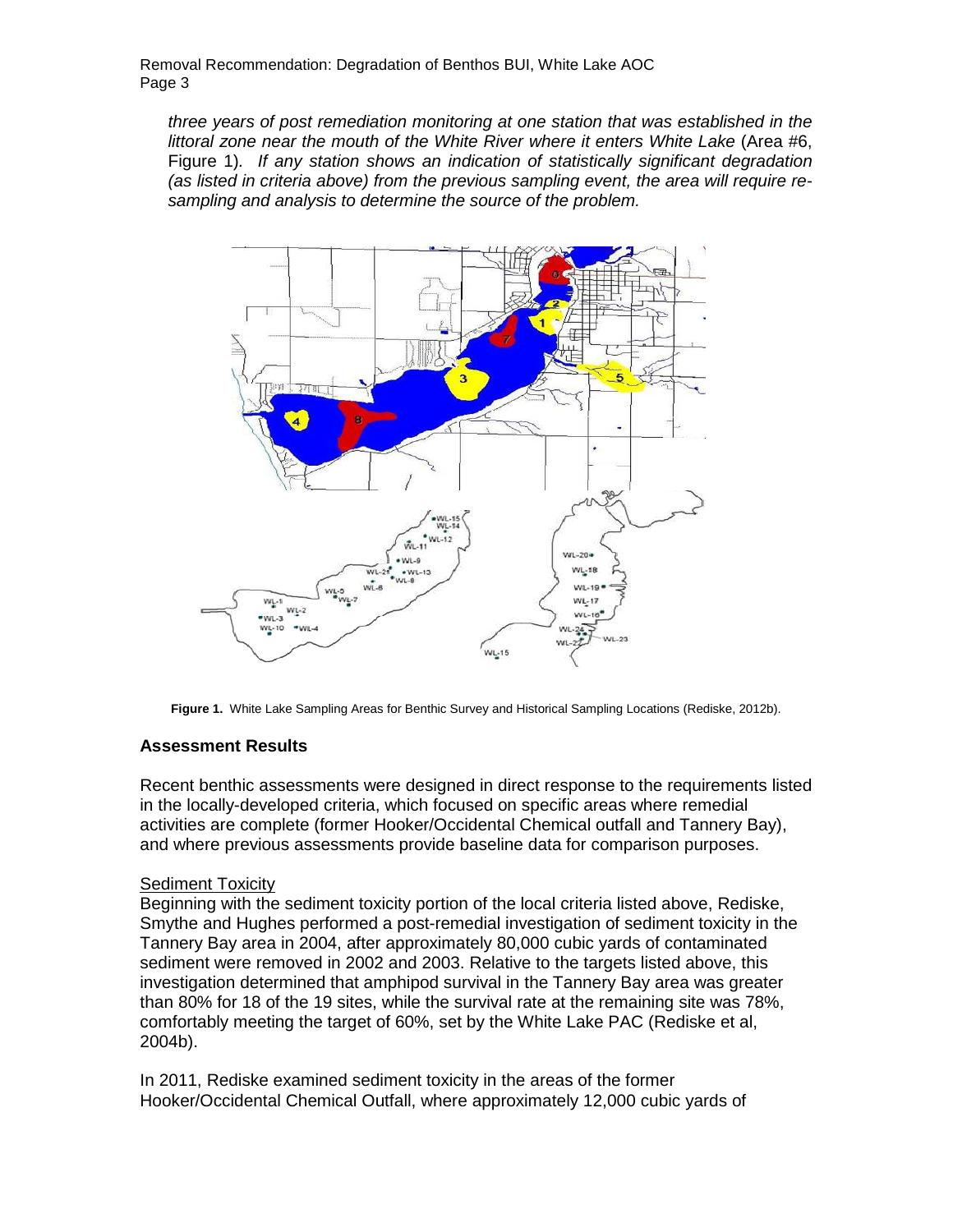contaminated sediment were removed in 2003, and at sites in the deep basin near the channel leading to Lake Michigan, as required by the local criteria. The results indicate that sediment toxicity did not inhibit amphipod survival at sampling locations in the vicinity of the former Hooker/Occidental Outfall and the deep basins near the channel, and that the target of greater than 60% survival was achieved. Actual survival rates were 78% and above, again, comfortably meeting the target (Rediske, 2012a).

#### Benthic Populations

Consistent with the local criteria, Rediske sampled three sites in 2009, 2010 and 2011 to assess the Hexagenia and amphipod targets in Area 6 of White Lake (Figure 1). Both species' population densities followed the required increasing trend over the three year period. In 2011, the Hexagenia population was almost three times what it was in 2001, while the number of Amphipods increased more than five times during the same period. These data show that the restoration target for Hexagenia and amphipods were met (Rediske, 2012b).

As part of the benthic community analysis, Rediske also compared Oligochaete, Chironomid, and species diversity in seven of the eight areas of the lake indicated in Figure 1, before and after contaminated sediment remediation. Among the findings of this assessment, the percentage of Oligochaetes decreased from 65% in 2001 to 53% in 2009, below the target of 75%. Chironomid population densities exceeded the restoration target of 500 per square meter, averaging 937 per square meter. Shannon-Weaver species diversity was found to have increased from 1.38 prior to initiation of remedial activities to 1.52, which exceeds the target of 1.5 (Rediske, 2012b).

Area 5 in Figure 1 is Mill Pond Creek. This was not assessed by Rediske, because as a wadeable stream, it required employment of the MDEQ's SWAS Procedure 51 for Wadeable Streams (MDEQ, 2008b). Mill Pond Creek was included in the MDEQ's Section 303(d) list of impaired waters in 1992, not attaining water quality standards for "other indigenous aquatic life" due to problems related to chemical venting groundwater plumes. However, a June 2002 Procedure 51 assessment of the benthic community by MDEQ staff (MDEQ, 2004) rated sites in Mill Pond Creek as "acceptable" and "excellent," providing evidence that the creek was indeed meeting the State's water quality standards for aquatic life. As a result, Mill Pond Creek was removed from the state's 2004 impaired waters list.

In December 2011, the Muskegon Conservation District (MCD) performed a biological assessment of Mill Pond Creek and found that the benthic community again rated between "acceptable" and "excellent." This confirms that Mill Pond Creek continues to meet the BUI removal criteria (MCD, 2012).

Each of the assessments described above were undertaken to assess the condition of the White Lake AOC's benthic community. Each of the results provides a subset of the total amount of data required to determine whether the local criteria is being met. All remedial actions for known contaminated sediment sites have been completed. As a result of contaminated sediment removals, other remedial activities, and natural processes, the benthic community is recovering in terms of population size, density and composition. Sediment samples no longer indicate toxicity to reference organisms. The data referred to above demonstrate that not only is the White Lake AOC meeting the State's BUI removal criteria, but it also meets the more restrictive locally-developed criteria.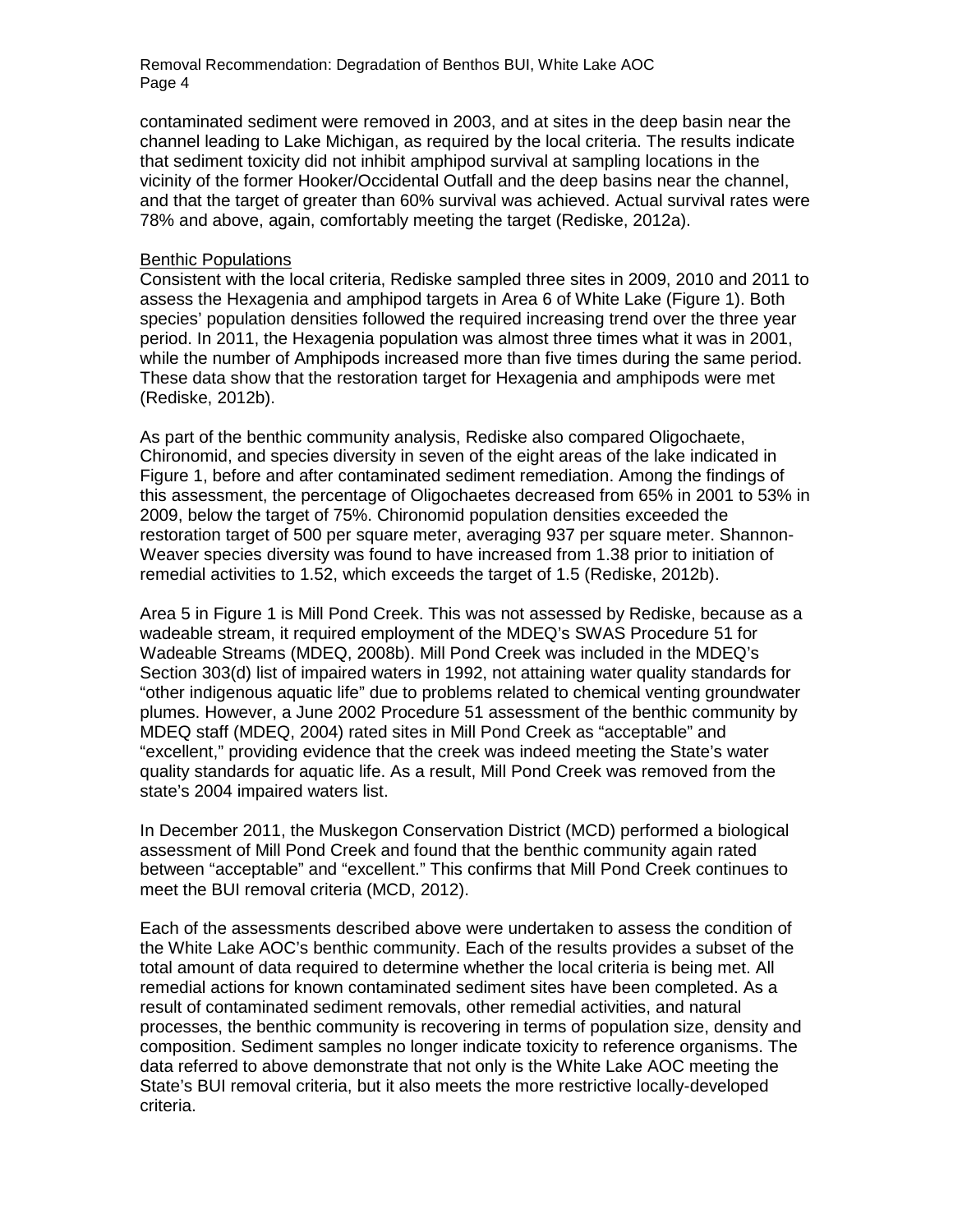## **Recommendation**

Based upon review of the data and technical input from Grand Valley State University's Annis Water Resources Institute, the Muskegon Conservation District, MDEQ and US EPA staff, removal of the Degradation of Benthos BUI in the White Lake AOC is recommended. The data and this Removal Recommendation were shared and discussed with the White Lake PAC. The PAC held a public informational meeting on this proposal on March 14, 2012. The PAC submitted a formal letter of support for removal of the BUI, dated March 28, 2012.

This proposed action was public noticed for 30 days via posting to the Mich-RAP listserv, listing in the MDEQ Calendar, and posting to the White Lake PAC's email list. Supporting documents were posted on the MDEQ's AOC program web page for public review and comment from April 9 through May 8, 2012. No written comments were received during the public comment period.

# **References**

- Evans, E. 1976. Final report of the Michigan Bureau of Water Management's investigation of the sediments and benthic communities of Mona, White, and Muskegon Lakes, Muskegon County, Michigan, 1972.
- Michigan Department of Environmental Quality. 2004. A Biological Survey of Selected Tributaries of White Lake, Muskegon County. MI/DEQ/WD-03/063.
- Michigan Department of Environmental Quality. 2008a. Guidance for Delisting Michigan's Great Lakes Areas of Concern, revised. MI/DEQ/WB-06/001.
- Michigan Department of Environmental Quality. 2008b. Qualitative Biological and Habitat Survey Protocols for Wadeable Streams and Rivers, revised. WB-SWAS-051.
- Muskegon Conservation District. 2012. A Biological Review of Mill Pond Creek Near Previous Koch Chemical Company and Howmet Corporation Contaminated Groundwater Discharges, Whitehall, Michigan, Muskegon County.
- Rediske, R., G. Fahnenstiel, P. Meier, T. Nalepa, and C. Schelske. 1998. Preliminary Investigation of the Extent and Effects of Sediment Contamination in White Lake, Michigan. EPA-905-R-98-004. http://www.epa.gov/glnpo/sediment/whitelake/white.pdf
- Rediske, R., M, Chu, D. Uzarski, G. Peaslee, J. Gabrosek. 2004a. Phase II Investigation of Sediment Contamination in White Lake. EPA-905-R-04-001. http://www.epa.gov/glnpo/sediment/whitelake/phase2/index.html
- Rediske, R.R., G. Smythe, and R. Hughes. 2004b. Post Remediation Investigation of Sediment Toxicity in the Tannery Bay Area of White Lake, Michigan. Report to Michigan Department of Environmental Quality. Lansing, MI.